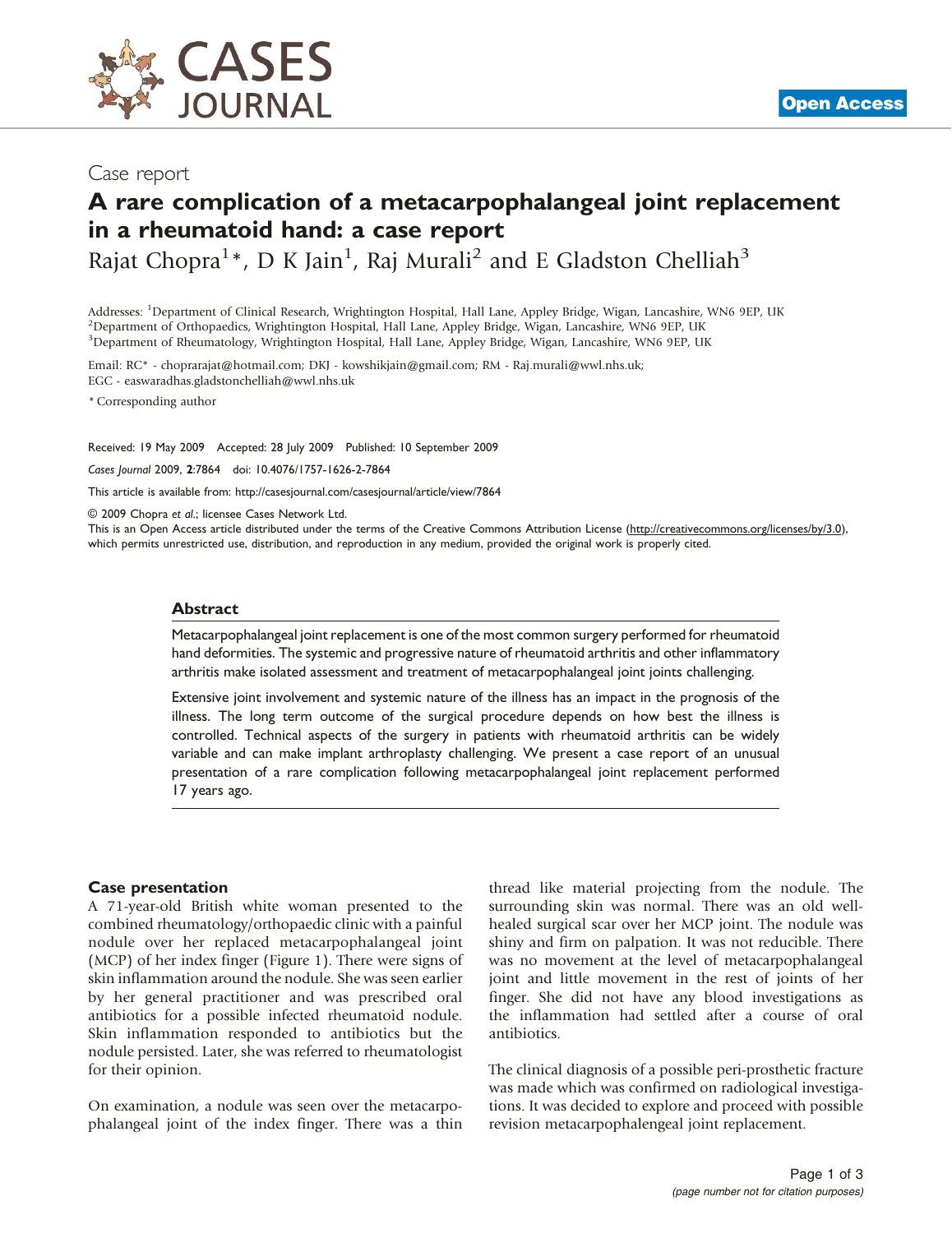<span id="page-1-0"></span>

Figure 1. Protruded prosthesis coming out of the skin.

On exploration, the nodule on her finger was part of the prosthesis of metacarpophalangeal joint replacement as we previously thought (Figure 2). The prosthesis has gone through the bone and than through the skin. She underwent revision metacarpophalangeal joint replacement. Patient had satisfactory result of the revision joint replacement surgery.

## **Discussion**

MCP joint replacement in rheumatoid arthritis (RA) patients is one of the commonest surgeries performed for hand deformities and functional difficulties. Complications reported for a MCP joint replacement are namely implant fracture, periprosthetic cyst formation, subsidence,



Figure 2. Removed silicone MCP prosthesis.

and recurrent deformity over time period [[1-4\]](#page-2-0). Breakage rates have generally ranged between 0% and 30% [\[1](#page-2-0),[2](#page-2-0),[5,6\]](#page-2-0), however, fracture rates as high as 82% at 5 years have been reported [\[1,7,8](#page-2-0)]. Other reported complications include delayed infection, silicone synovitis and lymphadenopathy, and rarely malignant lymphoma [[9](#page-2-0)].

Protrusion of the prosthesis through the bone and than skin without any associated history of trauma is an extremely rare complication of metacarpophalangeal joint replacement. On reviewing literature, we found one case of index finger distal interphalangeal joint silicone arthroplasty, where the implant had eroded through the skin and was removed with satisfactory results [\[10](#page-2-0)].

Silicone arthroplasty for MCP joint replacement, introduced by Swanson in 1962, has remained the most popular procedure [[5](#page-2-0)]. This is a constrained implant design and there are many constrained implants designs available in market. Long-term studies of these constrained implants demonstrate good pain relief, improved motion arc, correction of deformity, and high patient satisfaction [[2](#page-2-0),[5,11](#page-2-0)]. While efforts are made to match the success of large total joint replacement, but difficulties are encountered when trying to transfer large joint technology to small joints of the hands. Most notable were the small size of joints, their place within the kinetic chain, complex soft tissue investments, and relationships to adjacent rays [[12\]](#page-2-0). More recently, implants have moved toward semiconstrained or non-constrained designs and toward minimal bone resection that aims at preserving soft tissue supports to unload component stems and improve fixation while mimicking joint biomechanics. These implants are comparatively new in market and there long-term results are awaited.

## Conclusion

Our case is unique and very rare reported complication. It initially presented like an infected nodule that turned out to be a loose, extruded MCP joint replacement prosthesis. This presentation signifies that a careful history and examination is important in identifying rare clinical presentation like this.

## **Abbreviations**

MCP, metacarpophalangeal joint; RA, rheumatoid arthritis.

## **Consent**

Written informed consent was obtained from the patient for publication of this case report and accompanying images. A copy of the written consent is available for review by the Editor-in-Chief of this journal.